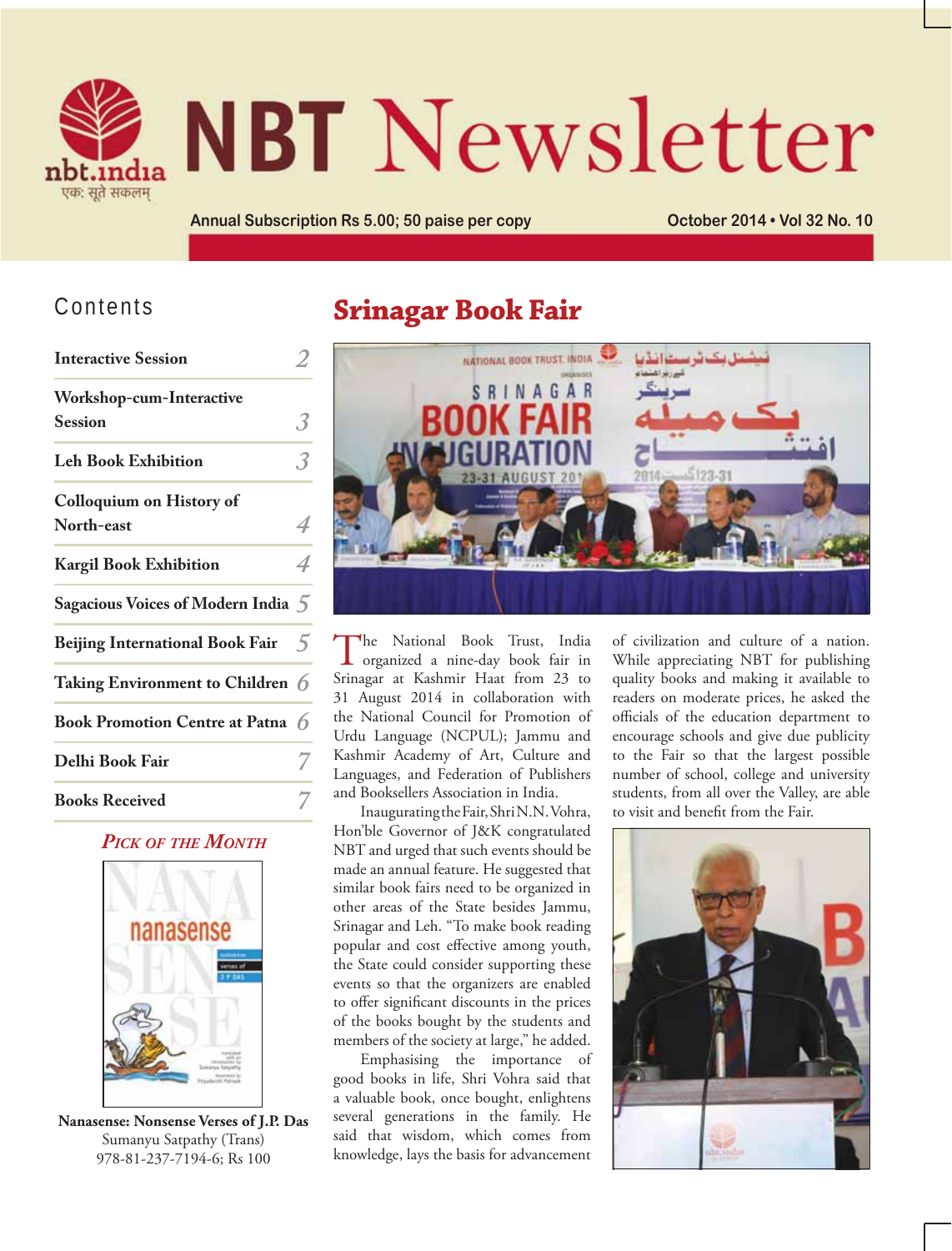The first copies of Kashmiri translations of the NBT titles for children, *The Day the River Spoke* and *Udan Khatola* were also presented to the Governor. The Governor also visited various book stalls put up by the publishers from across India, took keen interest in the books displayed and even purchased a number of books.

Shri Ashok Thakur, Secretary, Department of Higher Education, Ministry of Human Resource Development, Government of India, was the Guest of Honour at the function. He said that the Fair was being organized with the objective of promoting book reading and writing among youth. He assured that the Book Fair will be an annual feature from this year onwards and the demand for organizing similar fairs in far-off areas will also be taken care of. Dr Thakur also assured that the Ministry will also promote publishing and printing of books and AICTE could be asked to run



a skill development programme in the State to train young population in various vocations relating to publishing, as India is a leading player in the field offering immense job opportunities.

Other dignitaries who spoke on the occasion included Farooq Ahmad Shah, Deputy Commissioner, Srinagar; Tariq Ganie, Director Handicrafts, Kashmir; Prof Khawaja Muhammad Ekramudin, Director, NCPUL; S.C. Sethi, President, Federation of Publishers' & Booksellers' Associations in India; and Prof Shafi Shauq, Kashmiri writer.

Earlier, Dr M.A. Sikandar, Director, NBT, India welcomed the dignitaries,

**Interactive Session for School Children**

On the occasion of International<br>Literacy Day, the National Centre for Children's Literature (NCCL) of National Book Trust, India organized an interactive session for school children at the premises of the Trust on 8 September 2014. Dr Tomoko Kikuchi, noted author and translator of the NBT title in Hindi *Hiroshima Ka Dard* interacted with the school children.

Dr Tomoko Kikuchi narrated using audio-visual aid; describing the most horrific incident in the history of the



world that took place in Hiroshima, a city with seven rivers in Japan, inflicted with atom bomb on 6 August 1945.

Dr Kikuchi showed the place at which the bomb was thrown. She told children that the site has been kept as a memorial since, and that every year on 6 August people gather in Hiroshima to pay tribute to those who were killed in the bombing. Through the character of the story in the book *Hiroshima Ka Dard*, Michan, a seven year old girl, she made them aware about the harmful effects of the radiation caused

> by an atom bomb. She opined that to save mankind such incidents should not be repeated.

Earlier, Dr M A Sikandar, Director, NBT welcomed the guests and spoke about the importance of International Literacy Day and how books make our life beautiful. He said that the books echo the

guests and the audience and talked about the various activities of the NBT, and expressed hope that the Fair would be a huge success.

The Book Fair was spread over 140 stalls with about a hundred publishers and booksellers having exhibited their books over various genres. Local print and electronic media also covered

the events and played an important role in popularizing the Fair.

A number of literary and book related events were also organized in collaboration with National Council for Promotion of Urdu Language, Jammu and Kashmir Academy of Art, Culture and Languages and Radio Kashmir during the Fair. The programmes included Panel Discussions, Illustration Workshops for children, Inter-School competitions, Poets' Meet and Meet-the-Author programmes.

Shri Dwijendra Kumar, English editor, NBT coordinated the various activities held during the Fair.

fact that each and every human being should live and let others live. He also talked about the cultural and traditional relationship that India maintains with Japan. He also urged children to read more and more books.

More than 120 school children participated in this session. They asked several questions related to the book and atomic bombing. They also visited NCCL Library and NBT Bookshop. Shri Manas Ranjan Mahapatra, Editor (NCCL) coordinated the programme.



**<sup>2</sup> NBT NEWSLETTER OCTOBER 2014**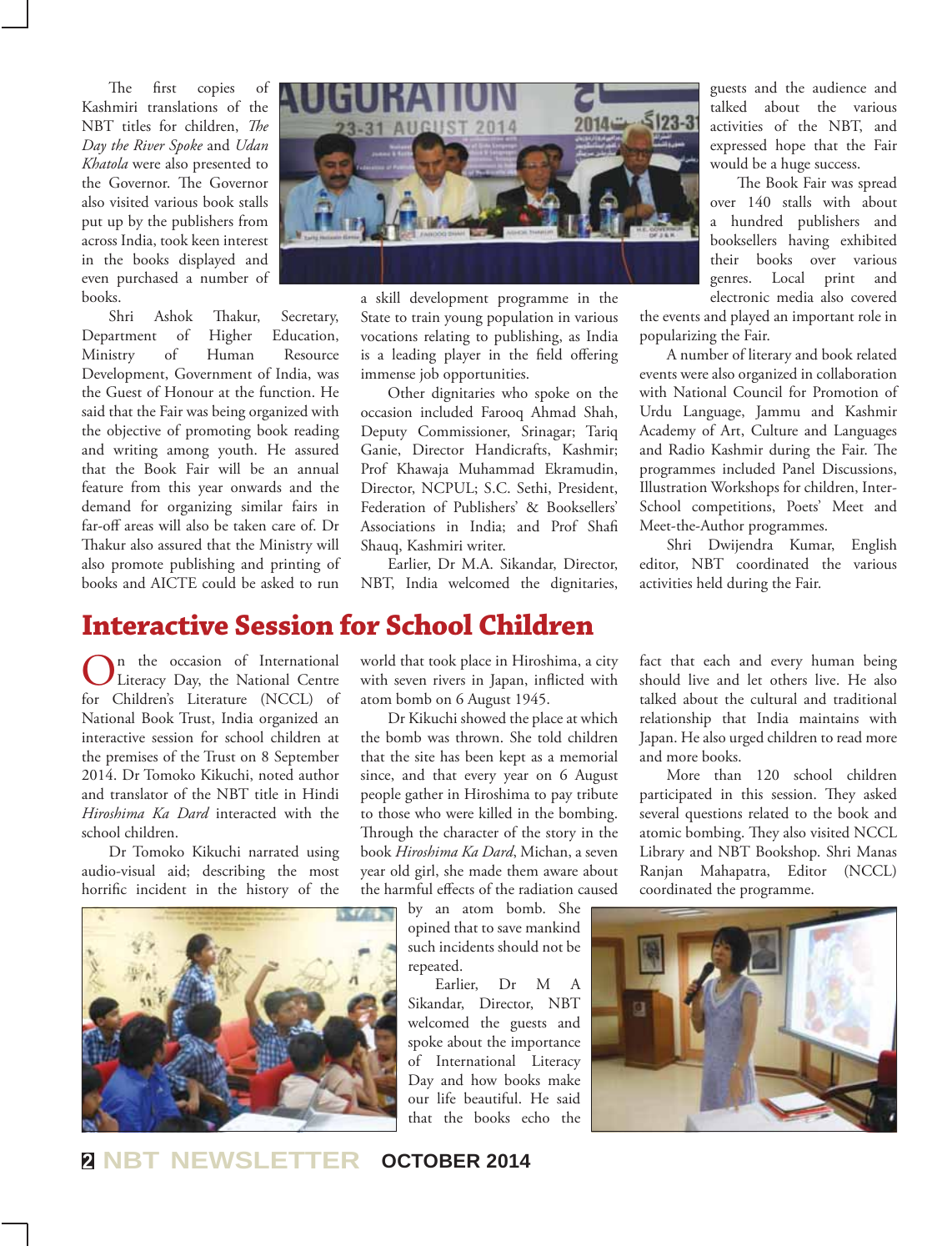# **Workshop-cum-Interactive Session**

National Centre for Children's Literature (NCCL) of National Book Trust, India in association with India Trade Promotion Organisation (ITPO) and Federation of Indian Publishers (FIP) organized a workshop 'Let's Review a Book' and an interactive session with an illustrator, for school children during Delhi Book Fair 2014 at Pragati Maidan, New Delhi on 29 August 2014.

The first session on book review was conducted by Prof. Nandini Sahu, Associate Professor of English, IGNOU and creative writer.

While giving details on how to write a book review, Prof. Sahu said that, "the role of reviewer is very important as the reviewer tells the reader what the book is all about."

She further added that, "since the reviewer has the freedom to write about the book, his mind should be open and should not have negative approach towards the writer, especially towards the new writer." She also informed that the reviewer has the freedom to give his opinion on the conclusion of the book and if he does not like the end of the book, he may suggest an alternative.



In the second session, Shri Subir Roy, renowned illustrator and Art Director at Children's Book Trust, gave an insight into designing a cover of the book. He said that in our country there is no



dearth of good artists. He informed children about the young Indian artists who have won several awards at international levels. He shared his experience as an illustrator and gave tips to children on how to draw good illustrations.

The children showed keen interest in both the sessions and interacted with the resource persons. They asked several question related to reviewing a book and designing the cover.

More than 150 children from various schools of Delhi and NCR

including Ahlcon International School, Mayur Vihar, DAV Public School, Paschim Enclave, DAV Public School, Shreshtha Vihar, Rama Public School, Najafgarh, Sarvodaya Bal Vidyalaya,

> Anand Vihar, Shraddha Mandir School, Faridabad, among others participated in this programme.

The best twenty students in the workshop were presented NBT books as awards as well as certificates. All the participants were given NBT books as gift. Shri Manas Ranjan Mahapatra, Editor, NCCL-NBT coordinated the programme.

# **Leh Book Exhibition**

The National Book Trust, India organised a Book Exhibition in collaboration with District Administration, at Polo Grounds, Leh, from 2 to 8 August 2014.

Inaugurating the Book Exhibition, Rev. E.S. Gergan said that being an avid reader of books he felt that a reader will never feel bored or be alone. Looking at the life scenario of Ladakh, Gergan felt that people have ample reading time especially during winters when there is almost nothing to do and to break the intellectual paucity there should be reading rooms at walking distance, with good books at affordable price to help create a platform for promoting reading habits. Talking about the importance and





effect of a learned person, Gergan said that a well-read person positively influences his next three generations and he hoped that this would be the future of Ladakh.

In his welcome speech, Mohd. Imranul Haque, Deputy Director, NBT told the gathering that their aim for organizing this book exhibition was to promote the habit of reading among Ladakhi society which is considerably lesser as compared to other places.

With about 1500 titles on display in English, Hindi and Urdu, the books were on wide range of subjects including life stories, autobiographies, geography, science, history, culture, agriculture, creativity, folklore, regional, religious, illustrated books for children, etc.

**OCTOBER 2014 NBT NEWSLETTER <sup>3</sup>**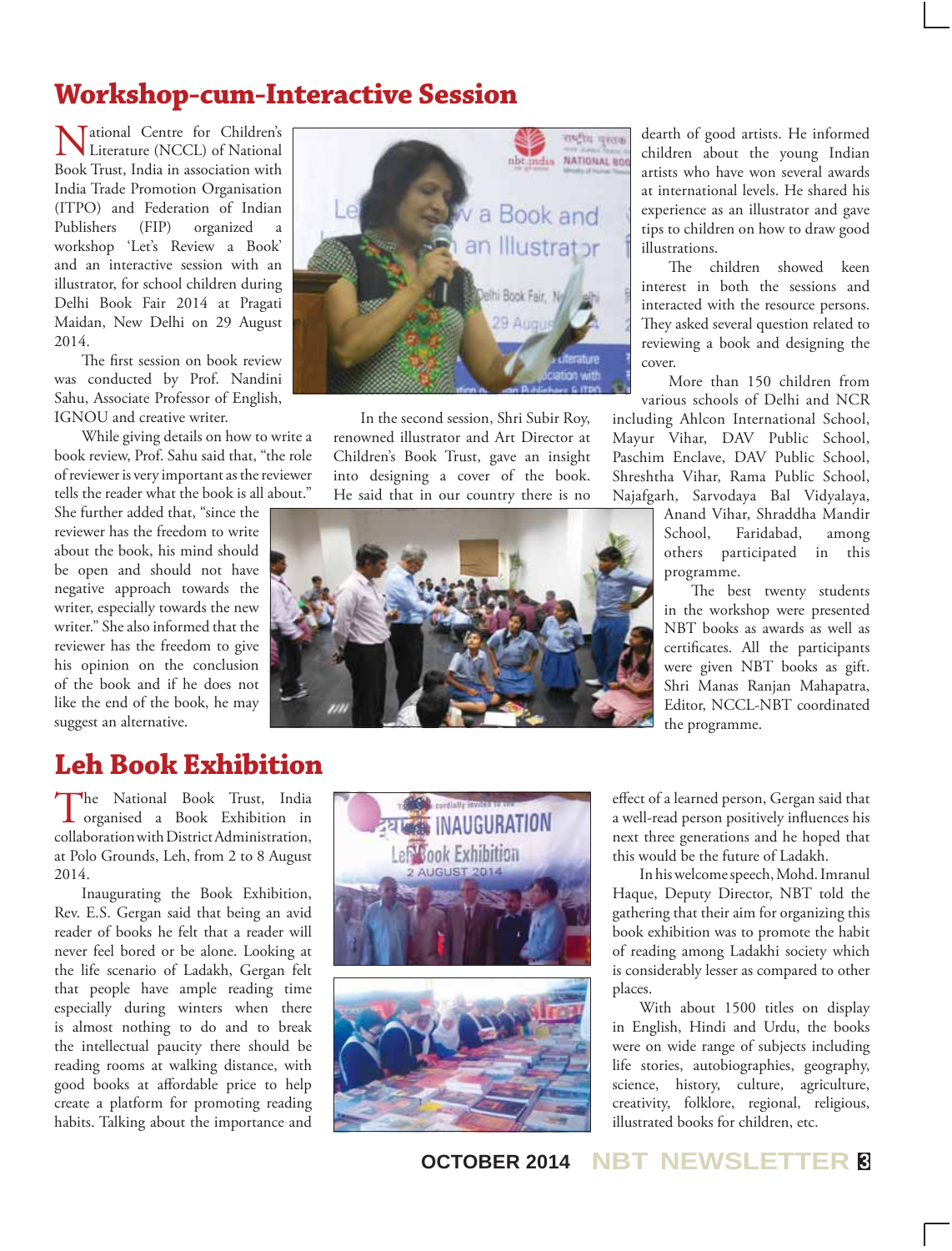### **Colloquium on History of North-East**

The Centre for North East<br>
Studies and Policy Research at Jamia Millia Islamia in New Delhi, and ICSSR-NERC at North East Hill University (NEHU), Shillong, organized a two-day colloquium at ICSSR-NERC, NEHU, Shillong on 27 & 28 August 2014, in collaboration with the National Book Trust, India.

Concerned over the knowledge gap about the North-East over decades that has created stereotypes and increased misunderstandings,

historians and scholars from various universities discussed on the development of a syllabi and teaching tools on the region for under graduate and post

graduate students across the country. They deliberated on the gaps in history teaching as well as broader areas of knowledge about the region in university curricula and in schools. Existing literature and curricula in universities including teaching of the North East region within the region were also reviewed.

The historians and social scientists widely expressed the

# **Kargil Book Exhibition**

The National Book Trust, India organised a book exhibition in collaboration with Ladakh Autonomous Hill Development Council (LAHDC), District Administration, District Youth and Sports Department of Kargil at





need for inclusion of its history in curricula across India, plug gaps where possible, put correctives in places where needed and create opportunities for developing and

teaching a history of the region in the general curricula.

The meeting stressed that modest, 'do-able' goals needed to be set. This is in the background of decades of neglect of the region's history and different perspectives about these histories. The proposed areas include developing Readers and the framing of an 'Introduction to the History of the North East'. This could be a basic foundation course for universities across the country,

starting with Central universities under the aegis of the University Grants Commission.

The Colloquium ended with the

commitment that future meetings would be held in the North East region and Delhi to finalize the work in progress. The University Grants Commission was represented by Dr. Mohammad Arif, Joint Secretary.

The National Book Trust, India was represented by Shri Deep Saikia (Asamiya editor), Ms Carolyn Pao (English editor).



Indoor Stadium, Kargil from 5 to 10

Inaugurating the Exhibition, Advocate Mohammad Amir, acting chairman of LAHDC Kargil, appreciated the efforts of NBT for organizing the Fair for the

August 2014.

contribute more towards the society," he added.

More than 1,000 titles in Urdu, English, Hindi and Kashmiri languages were exhibited at the exhibition.

Shri Imran-ul-Haque, Dy. Director, NBT coordinated the book exhibition.

He explained the benefit of books which have produced great thinkers and scholars who contributed immensely to the society. "This book fair will help the students, scholars and intellectuals to



**<sup>4</sup> NBT NEWSLETTER OCTOBER 2014**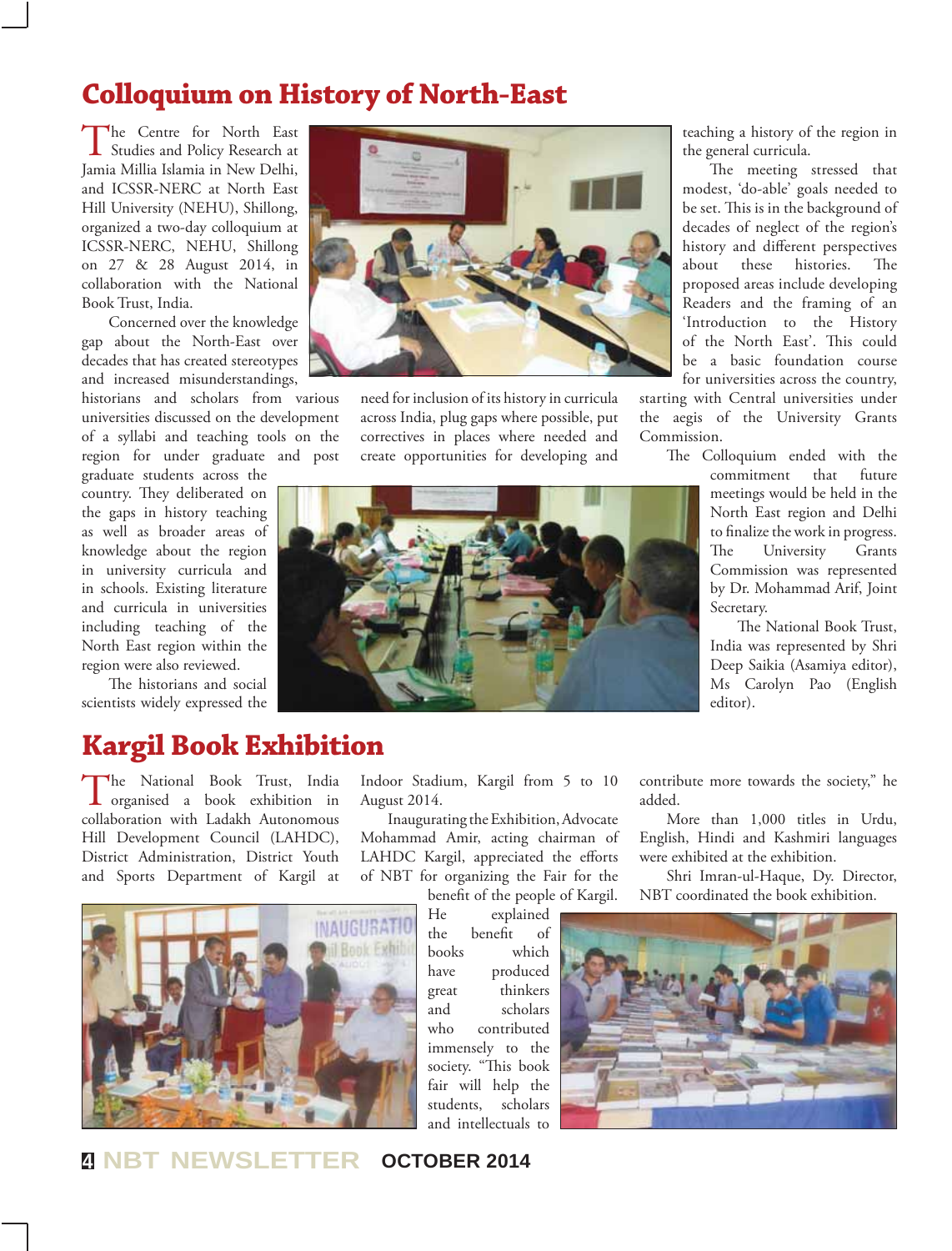# **Sagacious Voices of Modern India**

With the passing away of Prof. Udupi Rangacharya Ananthamurthy and Prof. Bipan Chandra within a span of a few days, the NBT has lost two of its most beloved and respected chairmen and the nation two sagacious chroniclers of modern India. While Ananthamurthy delved deep into the social consicousness of modern India, Chandra explored the complexities of historical narratives to tell the story of modern India. Scholar and writer as they were, both at the helm of affairs at NBT brought in their varied persepectives to provide a direction in its publications and activities.

A great public intellectual, novelist, short story writer, essayist and poet, Ananthamurthy's tenure at NBT was only for a year. He moved on to become the President of Sahitya Akademi. Aware of the importance of bhashas, he believed that in Indian languages lay some of our greatest writings, a long tradition and a great literary lineage. Initiating a few discussions, Ananthamurthy gave shape to a series of books on radical writings in India. Through this he wanted to bring to a multilingual readership the thoughts that shaped the modern India.

It was a time when the nation was celebrating the golden jubilee year of



Prof. U.R. Ananthamurthy Prof. Bipan Chandra

quit India Movement, Ananthamurthy organised a three-day seminar on Indian literature bringing together some of the finest writers of country across genre. The seminar later produced one of NBT's best known publications, a unique multivolume *Masterpieces of Indian Literature*.

About a decade later Prof. Bipan Chandra, country's foremost modern Indian historian, took charge as Chairman, NBT. His long tenure in NBT was marked by a spurt of publications that brought in some of India's wellknown scholars and writers into the publishing list of NBT.

Realising the importance of reaching the story of India to a vast readership in a simpler way, Chandra initiated the Popular Social Science series which became immensely popular among



scholars, students as well as general readers. Aspects of the economics, history, governance, foreign policy, diaspora etc, all found a place in this list. Together these books brought about a radical change in the publishing programme of the Trust.

In his condolence message, Shri Pranab Mukherjee, Hon'ble President of India, said, "Prof. Bipan Chandra was one of the foremost scholars in our country on modern India. For his immense contribution towards the study of Indian history, he was honoured with a Padma Bhushan. He will be missed by his large number of friends, colleagues and students."

Shri Narendra Modi, Prime Minister of India also expressed grief on the passing away of the noted historian.

#### **Beijing International Book Fair**

The Beijing International Book Fair (BIBF), continues to uphold its principle of "introducing excellent books from around the world into China and leading Chinese books to the world".

Over the past twenty years, the BIBF has been an event of the utmost importance to publishers, and has received major support and participation from domestic and overseas book and publishing industries, gradually confirming<br>BIBF's international brand international brand status, and turning it into a major international publishing event incorporating copyright trade, book trade, cultural events, displays, consultation services and professional networking.

The 21st Beijing International Book Fair was held from 27 to 31 August, 2014 at the China International Exhibition Centre, Beijing.

The exhibition area was spread over



53,600 square meters, which included the Fair features of General Publishing Zone, Digital Publishing Zone, the Children's Book, Cartoons & Animation Zone, Periodical Zone, Publishing on Demand

> Zone, the Rights Center and the Library Acquisition Zone. The Republic of Turkey participated as the Country of Honor this year.

In line with its objective of showcasing books from India, NBT participated in the Beijing International Book Fair 2014, and put up a collective exhibit of Indian books in English, and Hindi in Hall E2. The NBT stall was visited by many dignitaries, publishers as well as book lovers.

**OCTOBER 2014 NBT NEWSLETTER <sup>5</sup>**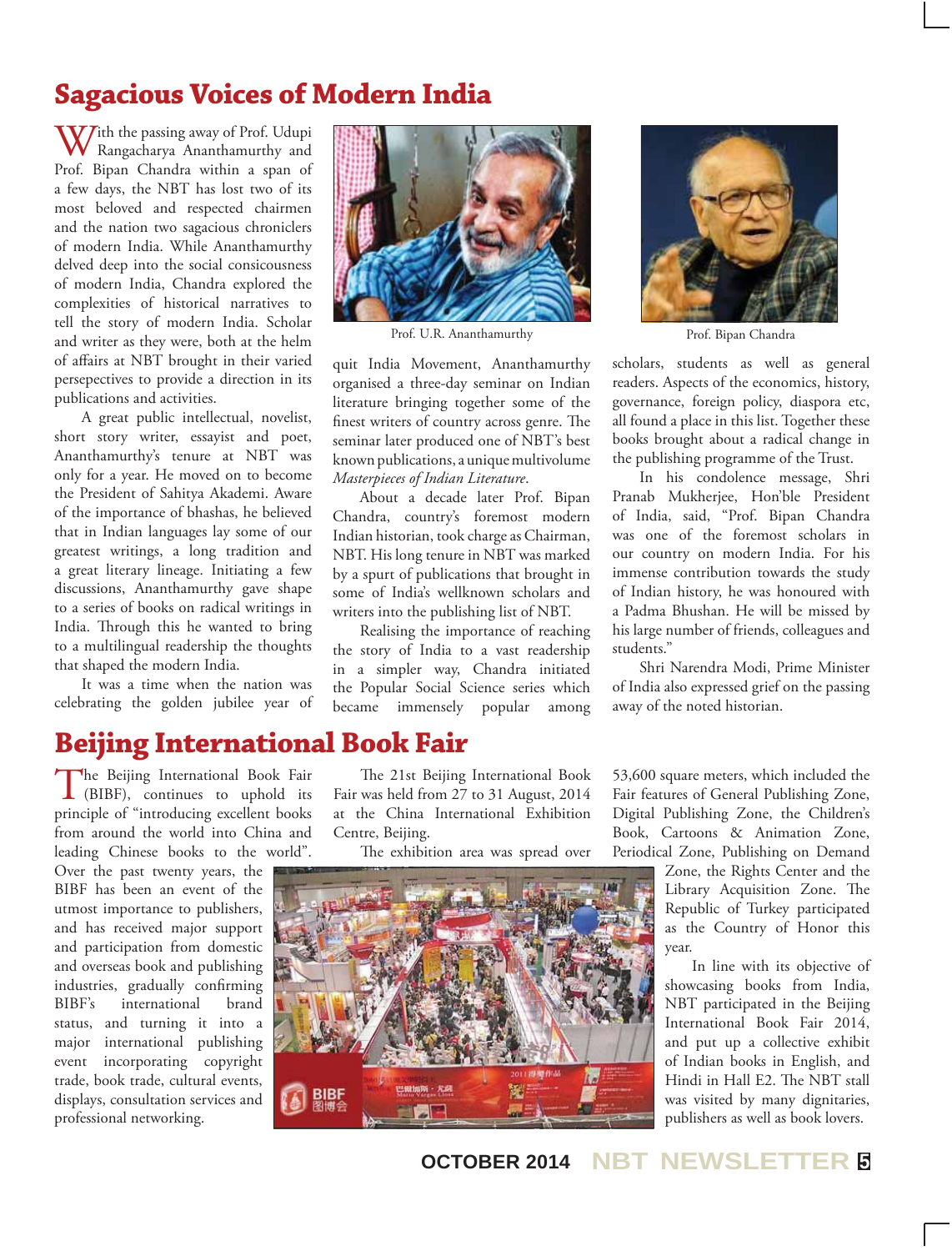# **Taking Environment to Children**

TERI Press, the publishing<br>wing of The Energy and Resources Institute (TERI), released a book, *Why Should I Recycle?* on 27 August 2014. The book helps children understand the principle of Reduce, Reuse, and Recycle, and how these principles can make the world a cleaner, healthier and better place.

The launch of the book was followed by a panel discussion. Dr M.A. Sikandar,

Director, National Book Trust, Ms Lata Vaidyanathan, Former Principal, Modern School, Vishwajyoti Ghosh, author & graphic novelist, and Ms. Livleen from TERI took part in the discussions.

Lack of availability of environmental literature for children, creating interesting books on green issues for kids, National policy perspective on environment and children literature,



environmental education and the role of schools were some of the issues that came up for discussion.

Speaking at the book launch, Mr Prabir Sengupta, Distinguished Fellow and Director, TERI, said "The overall perception about what is sustainable and what is not, what is ethical and what is not can only be taught through books."

Introducing the book, Ms Aanchal

Broca Kumar, author of the book *Why Should I Recycle?* said, "Teach the child not what to think but how to think, to bring about a difference."

Ms Lata Vaidyanathan, Former Principal, Modern School, said: "Attitudinal change is necessary to bring about a turnaround. Reading should be encouraged without testing or competition."

Dr M.A. Sikandar, Director, NBT India, said,

"Promoting reading and inculcating the habit in children at a very young age is required." He reiterated that there is a greater need to focus on book promotion outreach to non-metro and small towns where there is more interest among the readers of regional language. He also underlined the need for more sensitivity towards environmental concerns in books for children.

#### **NBT Book Promotion Centre at Patna**

CCThe society is facing a severe shortage<br>of fearless writers. Today they are more of fearless writers. Today they are more

inclined to praising people close to power, and thus ignoring the real heroes, who contribute more to society than those claiming to serve it," said Shri Jitan Ram Manjhi, Hon'ble Chief Minister of Bihar. He was addressing a select audience at the inauguration of NBT Book Promotion Centre at Patna.

In his address, Shri Manjhi acknowledged the pioneering role of NBT in promoting reading habit among the people. He urged NBT to take





special efforts to bring out books on folk culture and traditions of Bihar. He also emphasised on the importance of reading value-based books. "The books of Indian values should also be

read for development of intellectual consciousness. Reading of cheap books which intend to create tensions on religious or linguistic lines should be avoided," he added.

On the occasion, Shri Manjhi released nine NBT books written by

Jameel Akhtar, Usha Kiran Khan, Santokh Singh Dheer, M.H. Gufran among others.

Presiding over the function, Shri Ram Vachan Rai, MLC, drew a parallel between the opening of Nalanda University and the opening of NBT Book Promotion Centre. He requested NBT to encourage writings on real heroes of the state by local leaders.

In his address, Dr. M.A. Sikandar, said that the Trust has published over 18,000 books on various topics in different languages. Besides, "we want to publish more books in Maithili and Bhojpuri," he added.



#### **6 NBT NEWSLETTER OCTOBER 2014**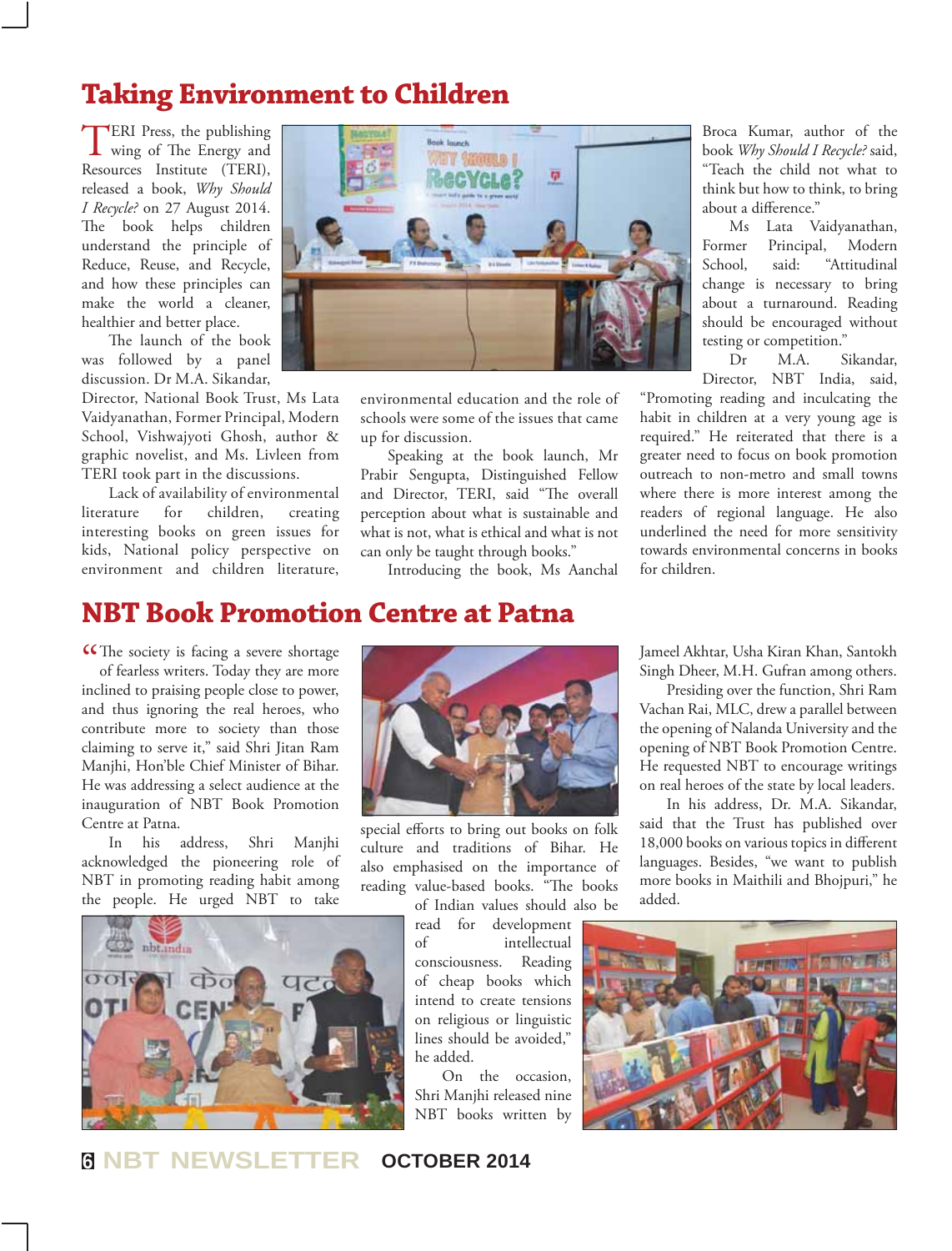# **Delhi Book Fair 2014**

The 20th edition of Delhi<br>Book Fair was held from 23 to 31 August 2014 at Pragati Maidan, New Delhi. Organized by the Federation of Indian Publishers (FIP) and India Trade Promotion Organisation (ITPO), the Fair went hi-tech this year with an exclusive mobile application designed to guide visitors through the malls.

The nine-day fair, revolved around the theme 'Literature

in Cinema', saw the participation of more than 225 publishers, booksellers, manufacturers and dealers of teaching aids and computer software, who exhibited their books in over about 170 stalls.

The Fair was inaugurated by Ms Rita Menon, Chairperson ITPO. "With a view to make the fair more convenient to visitors, the ITPO has introduced a mobile application through which visitors can access details of exhibitors, products on display, location details, washrooms

### **Books Received**

**Railonama: Unforgettable Train Stories**; Anupama Sharma (ed.); Good Times Books Pvt. Ltd., H-13 Bali Nagar, New Delhi-110015; 978-93-806197-9- 8; Rs 250



Travelling by the Indian Railways is a journey in itself. A quintessential Indian experience. Where you get to meet people from all over the country, taste a variety of cuisines and soak up a plethora of

different cultures and languages. All of that, and more may come in just one train journey. Railonama is a collection of heartwarming, inspiring and surprising stories of train journeys in India. Stories have been selected from a pool of submissions from people all over the world who have travelled in India.



and essential amenities," said Shri Ashok Gupta, President, FIP.

The fair provided a unique platform



**Perspective on Current Affairs: 2014**; Sohan Lal (Ed.); Natraj Publishers, 17 Rajpur Road, Dehra Dun-248001, Uttarakhand; 978-93-8158-199-0; Rs 250



This half-yearly publication is a source of comprehensive information on the latest happenings around the globe with a special emphasis on India. The book covers a range of subjects like sports,

science, economics and defence. It also has a political section that critically examines national and international politics and contains an interesting synopsis on people who have been in the news. An ideal companion to current events, it explains the background to events and the implications of their outcome.

for business-to-business transactions, establishing new contacts, entering into co-publishing arrangements, translations and copyright arrangements, reprinting of old and rare books and also retailing opportunity to the multitude of visitors who come to visit the fair.

The Fair was well-attended by booklovers, librarians, researchers, academicians, students, general public, media, etc.

The NBT also participated in the Delhi Book Fair 2014, and put up a big stall with a large exhibit of books in English, Hindi and all other Indian languages, showcasing a wide range of subjects and genres, for all age groups.

The NBT stall was also awarded the best stall for its unique design and decoration. Shri Imranul Haque, Dy. Director, Northern Regional Office, received the award on behalf of the Trust.

**Conversion of Properties from Leasehold to Freehold in Delhi**, G.L. Verma; Universal Law Publishing Co. Pvt. Ltd., C-FF-1A, Dilkush Industrial Estate, G.T. Karnal Road, Delhi-110033; 978-93-5035-308-0; Rs 450



The unprecedented rise in construction activity in and around NCR Delhi has led to the emergence of grey areas relating to conversion of property from leasehold to freehold, legal status of transaction, misuse

of properties and their regularisation, etc. While several circulars, notifications and orders have been issued by authorities like DDA, Delhi Government; judgements by courts on the similar subjects have added to the complexity of the arena. The book aims to identify the grey areas and address the points useful for owners and buyers.